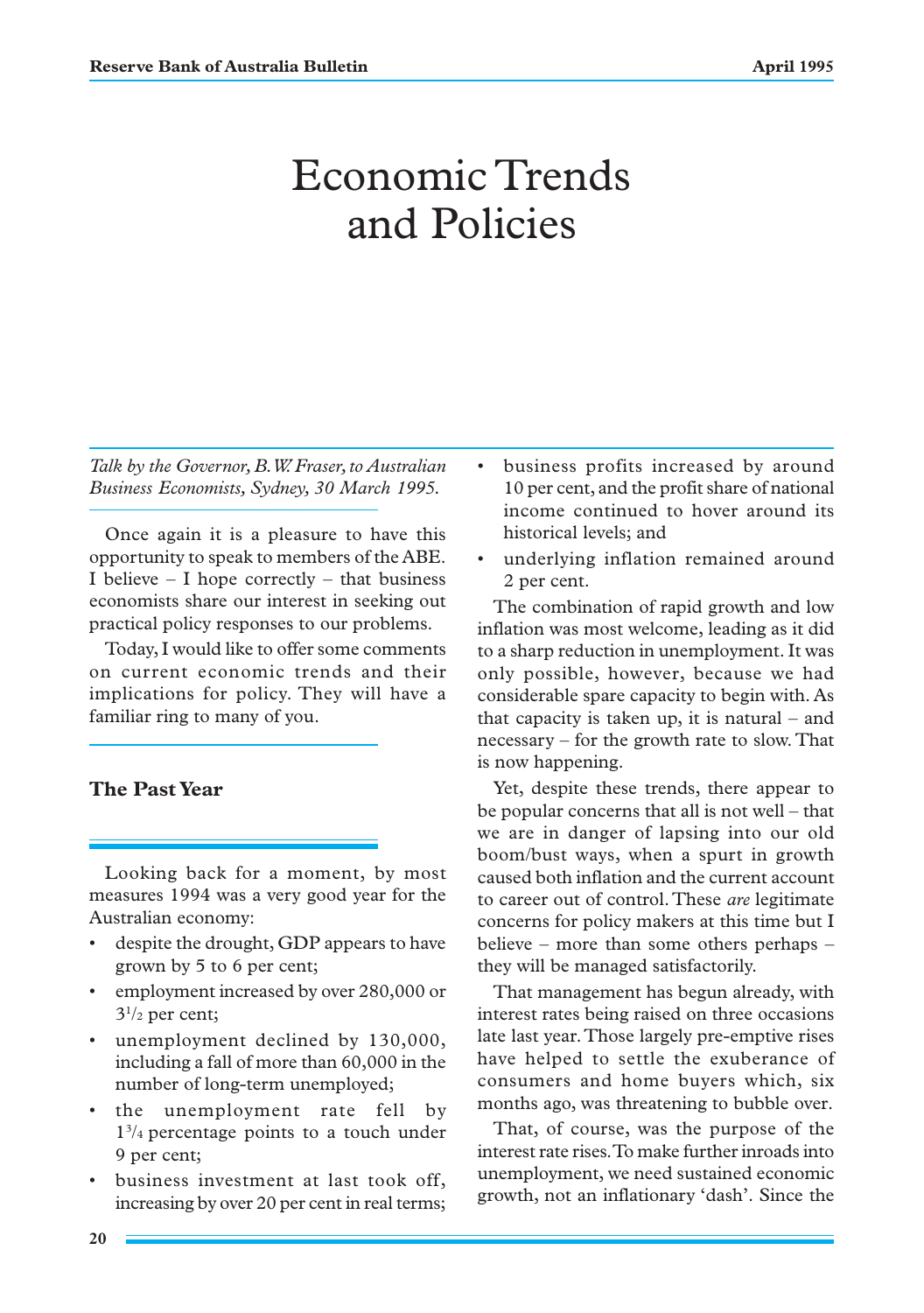recovery commenced in mid 1991, real GDP has grown by close to 15 per cent; employment is up by around 500,000 (61 /2 per cent) since its low point in mid 1993. This recovery would not last, however, if total spending were to continue to grow at anything like the 8 per cent recorded in the year to the September quarter: that would lead inevitably to major inflation and current account worries, followed by higher interest rates and unemployment.

Sentiment generally is now less exuberant and – assuming it stays that way – this should help to slow the growth in spending during 1995. So far, the most visible slowing has occurred in the housing sector, and this probably owes more to the maturity of the housing cycle than it does to the relatively modest increase in mortgage rates since last August (less than two percentage points for most mortgage borrowers). For more than two years now, dwelling commencements have been running well ahead of underlying demand, presaging a fairly pronounced correction which still has some way to go.

How quickly the pace of growth slows will have important implications for inflation down the track and, therefore, for monetary policy. Growth does appear to be slowing but – with the notable exception of housing – most sectors are continuing to grow quite strongly, at least to this time.

How much of a slowdown should we be looking for? We can only make informed guesses about these things, but the notion of the long-term potential (or underlying) growth rate provides a couple of clues. This is the highest rate at which the economy can grow without running into inflation and current account constraints.

No-one knows exactly what Australia's longrun potential growth rate is. Some commentators put it around 3 per cent. This seems too pessimistic to me, particularly given signs that productivity is on the rise. After stagnating for several years, investment is now growing again and adding to the nation's capital stock. Anecdotal and other information also point to better productivity performances; in the 1980s, output per hour worked grew at an annual rate of just over 1 per cent but in the past five years it has risen by around 2 per cent a year (see Graph 1). Perhaps it is too early to conclude that this is a permanent improvement, but the structural changes of the past decade must have raised efficiency in many sectors of the economy.



Traditionally, potential growth rates have been viewed as a function of two main components – namely, productivity growth and workforce growth. Over coming years, Australia's workforce is projected to grow by nearly 2 per cent per annum. Predicting labour productivity growth is more difficult, as I have just noted, but with the right focus we should be able to maintain a rate around 2 per cent per annum. On these assumptions, a long-term potential growth rate of around 4 per cent would not seem an unreasonable aspiration for Australia.

You should not infer from these remarks that the Reserve Bank has a 'growth target'. We do not. Apart from the hypothetical nature of such targets, we recognise, more than most I suspect, that policy cannot be calibrated to achieve and hold any predetermined growth rate.

Instead, what we have is a view about how fast the economy can grow over time without being blown off course by inflation or other pressures. It cannot be a fixed view. If, because of surplus capacity or better long-term productivity performances, a faster growth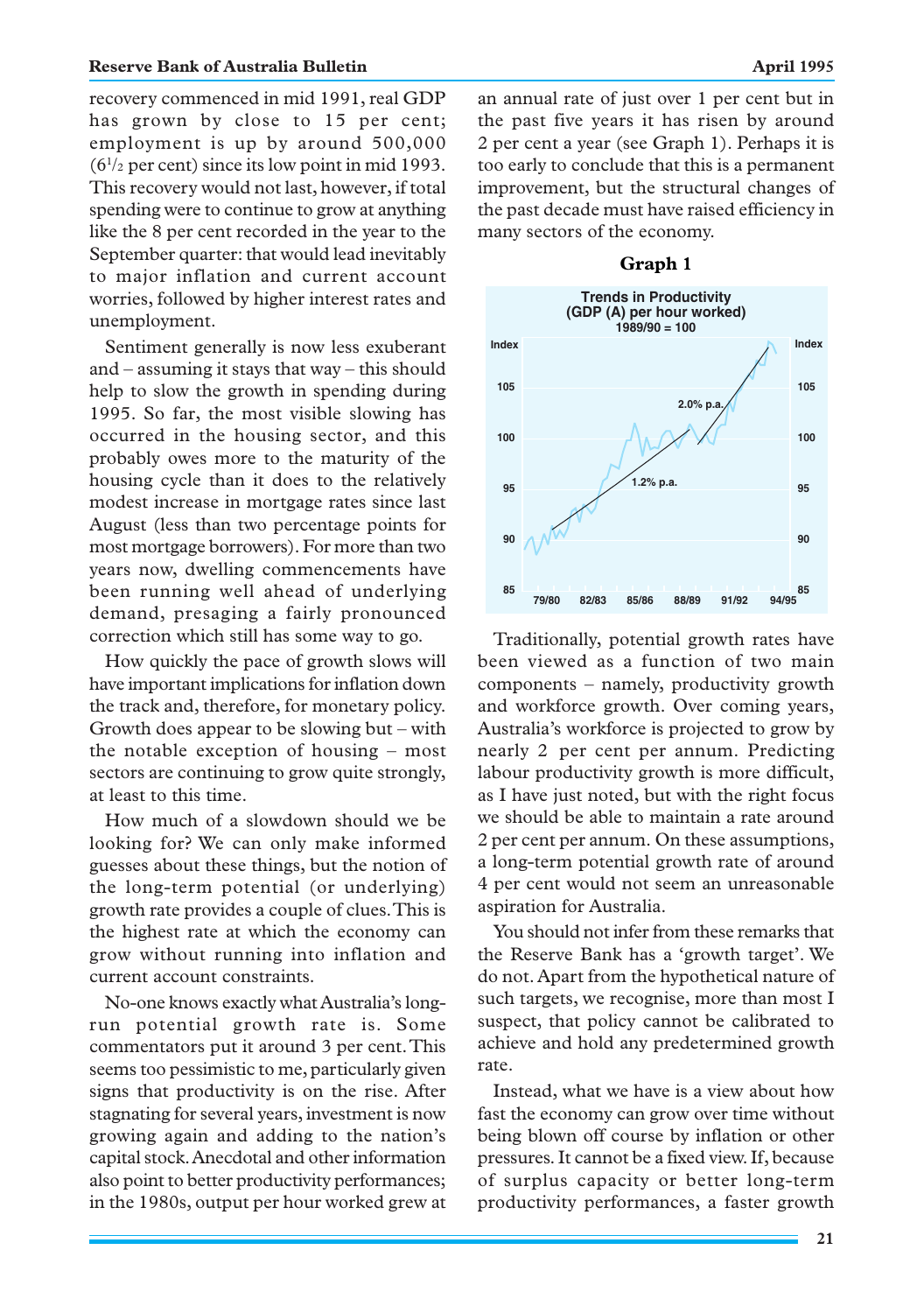rate was consistent with maintaining low inflation, we would be more than happy to accommodate that growth. Similarly, if pressures on resources were such that maintaining low inflation required slower growth, then monetary policy has to contribute to that outcome. If, over the medium term, the prospects for growth consistent with low inflation were judged to be inadequate in terms of employment or other objectives, then the focus should be on structural and competition policies aimed at boosting productivity and exerting more discipline on price and wage setters, not on trying to run the economy faster than its inherent capacity.

For present purposes, however, the key point is that if the sustainable growth rate is not 3 per cent, it is not 5 or 6 per cent either. Some slowing from recent growth rates is, therefore, needed. This is occurring but it is not clear, at this time, by how much.

As you know, the Reserve Bank has a major responsibility to keep inflation low. But we must also take account of the impact of our actions on output and employment over the policy time horizon. So we spend a lot of time monitoring the various indicators, weighing up the risks for inflation and growth of policy miscalculations, and coming to what are often on-balance judgments. Currently, views about such things as the outlook for the world economy, the duration of the drought, and the shape of the forthcoming budget must also be factored into policy deliberations. There is nothing new about that process, which is ongoing.

What I would like to emphasise is that should additional data and/or particular developments lead the Bank to a judgment that more (or less) needs to be done on monetary policy, we would follow through on that judgment, irrespective of any overlapping election or budget timetable. This should be more widely appreciated than it appears to be at present. I will say a little more about fiscal policy later, but it follows from what I have just said that while a 'good' budget could have implications for monetary policy, it would not necessarily obviate the need for further interest rate action.

Some of these issues – and the challenges they pose for business decision makers as well as for policy makers – will become clearer as we look more closely at the pressures building on inflation and the current account.

### **Inflationary Pressures**

The Reserve Bank's objective is to hold *underlying* inflation to an average of 2 to 3 per cent over a run of years. This would, in our view, lead to better investment and saving decisions than would occur in an environment of higher inflation.

The 2 to 3 per cent objective was never a narrow band in which we believed inflation must, or necessarily can, be maintained at all times and in all circumstances. That would be too narrow and too constraining a target, given the cyclical and other influences on inflation. Rather, the '2 to 3 per cent' specified an inflation rate we would aim for over the medium term: success would be reflected in an average inflation rate of '2 point something'.

An alternative objective which has been suggested for Australia is that we maintain an inflation rate comparable with the average of our major trading partners. This formulation provides a useful reminder of our growing exposure to global markets and the importance of international competitiveness. On the other hand, it downplays domestic considerations. We pursue price stability because our economy will operate better with low inflation, and the average of our major trading partners may not always provide the 'best practice' standard. If some of our trading partners happen to run inflation rates that are clearly too high (such as China's 20 per cent plus rate), that does not mean Australia also should run high inflation rates; our lowinflation objective should not be hostage to policy makers in other countries.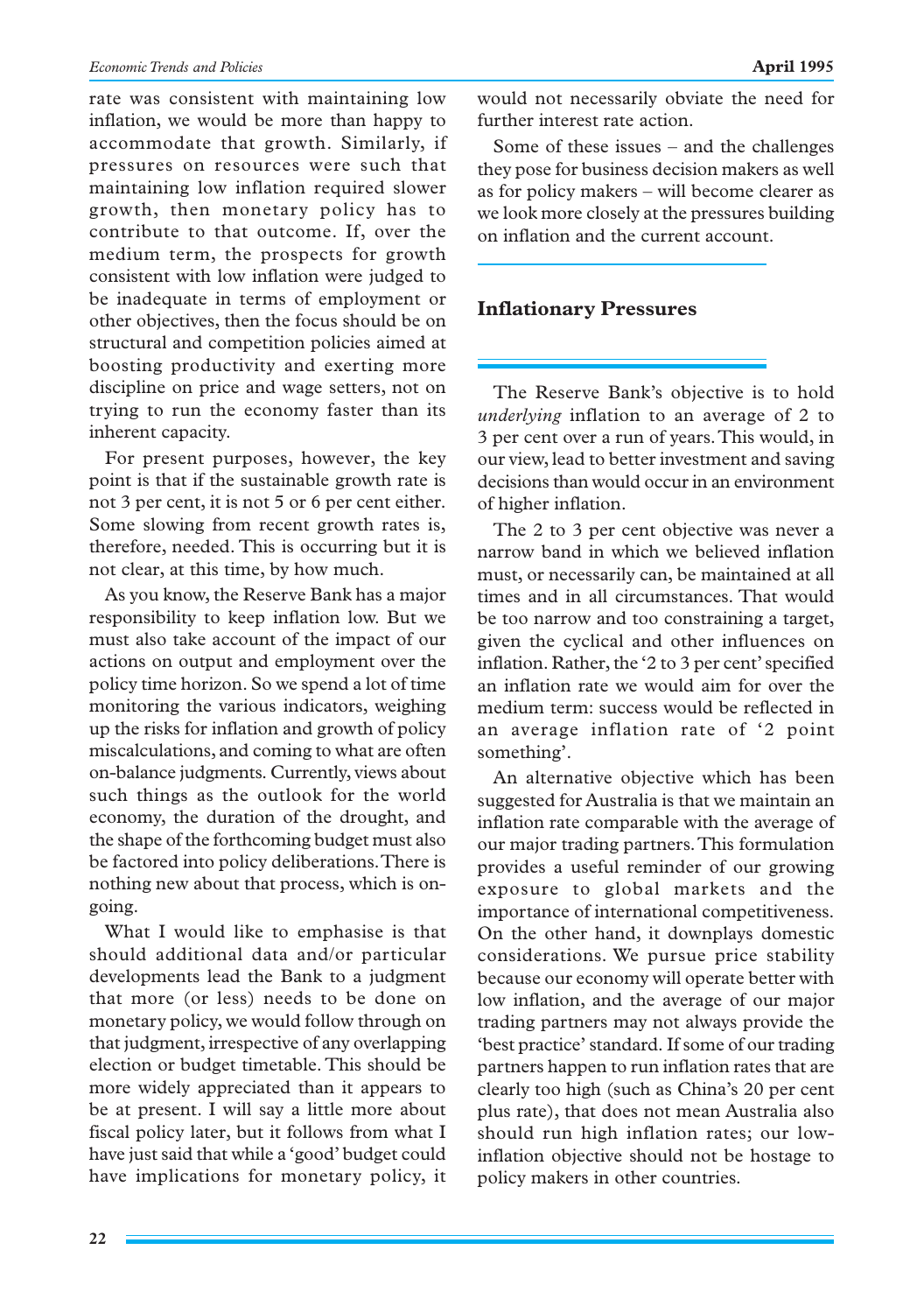The Bank's objective is expressed in terms of *underlying* inflation, which is less volatile than the inflation rate measured by the overall Consumer Price Index (CPI). The latter has averaged less than 2 per cent per annum over the past three and a half years, but increased by 21 /2 per cent over the year to the December quarter. We expect this measure to jump sharply when the figure for the year to the March quarter is released in a few weeks time, and to hover around 4 to 5 per cent during 1995. This jump will largely reflect the flowthrough of the rises in official interest rates which occurred last year; to give an indication of the magnitudes involved, a one percentage point increase in mortgage and personal loan rates is estimated to boost the CPI directly by between 0.6 and 0.8 of a percentage point.

We are, then, about to observe a graphic demonstration of how the usual CPI measure of inflation can depart from – and be an inappropriate guide to – the 'underlying' rate. For macro-economic policy purposes, what matters is the *underlying* rate, that is, the rate of increase in prices which reflects the balance between supply and demand pressures in the economy, after the effects of any policy measures designed to change that balance have been excluded.

That is why we have focussed on the underlying rate as (now) published by the Statistician (and based on longstanding Treasury methodology). It has been our focus during the period when the underlying rate was above the overall CPI rate; it will, of course, continue to be our focus during the year ahead when it is expected to be somewhat below the overall rate. Whether others are similarly focussed over this period will be an interesting test of the maturity of our economic commentators.

Underlying inflation was running at about 2 per cent in the year to the December quarter. We expect this to rise over the quarters ahead, and to exceed 3 per cent during the course of 1995. Several factors lie behind this forecast, including the absorption of spare capacity, an upward drift in wage rises, and increases in some commodity and materials prices. Were it to persist, the recent decline in the exchange rate would be another contributing factor.

The prospect of underlying inflation exceeding 3 per cent is not, in itself, a cause for alarm. The natural dynamics of inflation over the course of the business cycle can be expected to generate some pressures on the upswing. It does not represent any weakening of our resolve to maintain low inflation. Nor does it mean that inflation is going off-track over the medium term.

It would be a different story if underlying inflation above 3 per cent was set to become entrenched. But that is not the situation, and it is the aim of policy to avoid that situation. To that end, interest rates were raised a total of 2.75 percentage points last year while underlying inflation was still at 2 per cent. Monetary policy remains committed to the 2 to 3 per cent objective and, if necessary, will be adjusted to deal with departures from that objective.

Because labour costs tend to dominate total production costs, the most critical determinant of the future path of underlying inflation will be the size of wage and salary increases. Over the past year, the growth in ordinary-time earnings has quickened a little, to around 4 to 5 per cent (see Graph 2). This rate of increase, together with current rates of productivity growth and profit margins, is broadly consistent with underlying inflation of 2 to 3 per cent. That situation, however, is quite tight; it has no room for further slippage, or for any slowing from current rates of productivity growth.



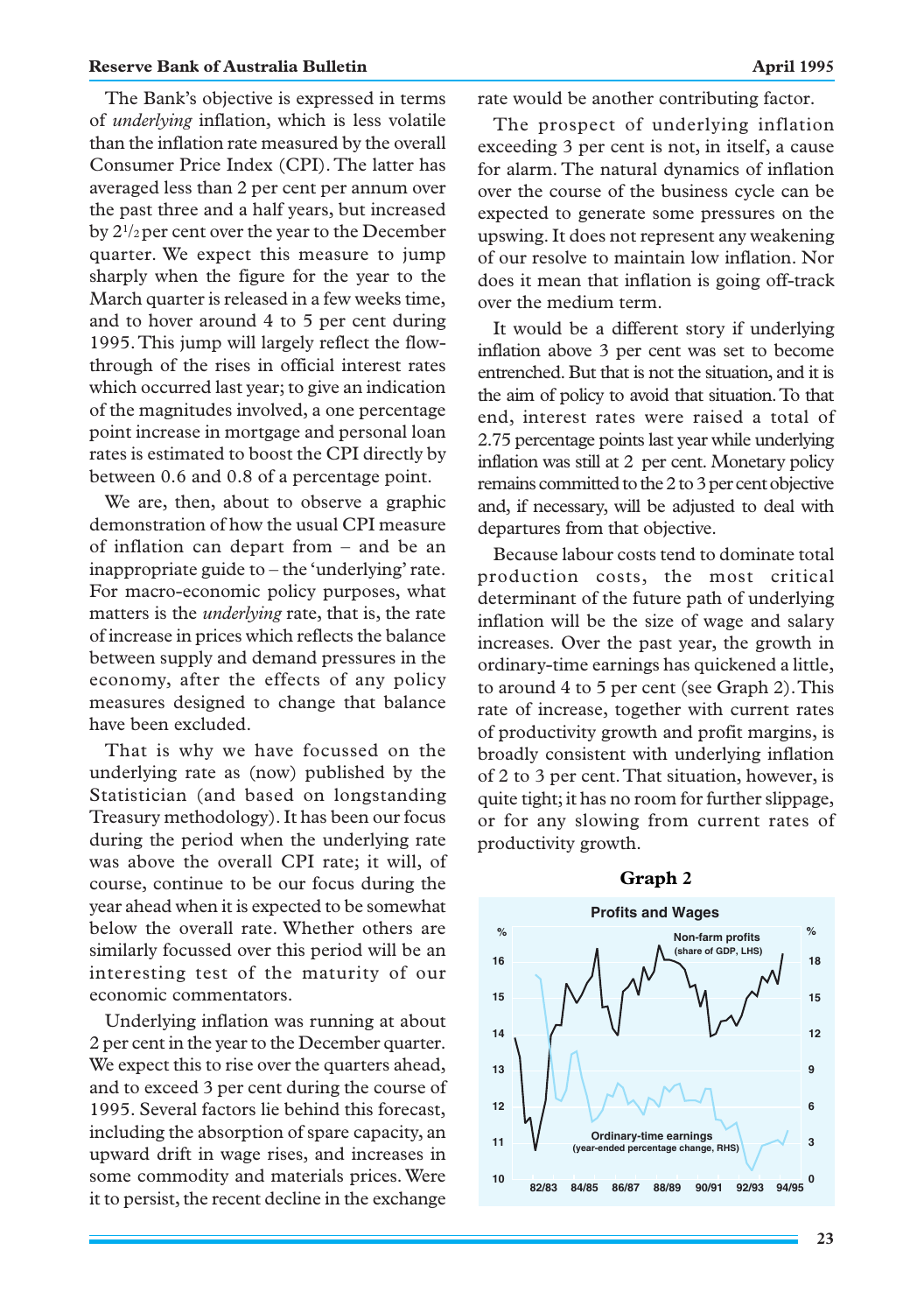I think some commentators assume too readily that there will be major slippage on wages. The past couple of decades have demonstrated clearly that wage restraint delivers strong jobs growth, and vice versa: that lesson has not gone unheeded. Moreover, attitudes and institutional arrangements are very different today. Having to compete in global markets and to contend with tariff reductions and other structural changes helps to concentrate many minds on the importance of wage restraint. And, despite on-going wrangles over some aspects, the enterprise bargaining arrangements do appear to be delivering better wage outcomes than the previous centralised system.

Monetary policy – in conjunction with these other policies – also plays a role in shaping an environment conducive to continued price and wage restraint. More people now understand that low inflation comes at too high a cost to be given up at the first whiff of trouble.

To make much the same point in different words, it would be a terrible indictment of everyone involved – policy makers, employees and employers – if serious wage pressures were to break out while unemployment remained around 9 per cent. That would imply that the natural rate of unemployment (the Non-Accelerating Inflation Rate of Unemployment or NAIRU) was higher than 9 per cent! In the United States, where the economy has been growing strongly for several years and the unemployment rate has slipped below 51 /2 per cent, wage increases have remained around 3 per cent, at least to this time. Comparisons with other countries are seldom straightforward, and different approaches to social safety nets complicate comparisons of our natural rate of unemployment with that in the United States. But the basic point is clear: Australia needs to be able to reduce its unemployment well below current rates without triggering higher inflation.

One argument which has been used recently to justify higher wage claims is that workers should be compensated for increases in mortgage interest rates (and in taxes for that matter). I can well understand the desire of employees to offset the effects of higher mortgage interest rates on their disposable incomes. But that does not make the argument correct: its logic is that interest rates (and taxes) should not be raised because such increases would cause a wages surge and higher inflation. Accepting that logic would lead either to policy gridlock, or to the sort of showdown between policy and labour markets which would leave everyone a loser.

If higher interest rates were to lead to larger wage outcomes, inflationary pressures could be expected to intensify, in the short run. But higher labour costs would increase business costs and squeeze profits. That would be bad for investment and jobs. If employers passed on the higher wage costs, prices would move higher, necessitating further interest rate rises – again with adverse effects on employment.

The simple fact is that when spending (especially private and public consumption spending) is growing at too fast a pace – as it has been – then that spending needs to be curbed through policy tightenings of one kind or another. Seeking to protect incomes and spending from the effects of such measures will only increase the pressure for even more policy tightening, with even higher costs in terms of lost jobs. This should be remembered as the effects of past interest rate rises flow through the Consumer Price Index over the next couple of quarters.

I should explain, as an important footnote to this discussion on wages, that I talk of 'wage' restraint as a shorthand for restraint on wages *and salaries* across the board, including the salaries of managers and executives. The latter appear to have been rising somewhat faster than wages. Whatever the realities of life in an international market for executives, another reality of life is that most ordinary people notice the example set by their bosses. If executives pay themselves increases that are out of line with the increases paid to their employees, they can hardly complain if this is noticed and provokes higher wage claims.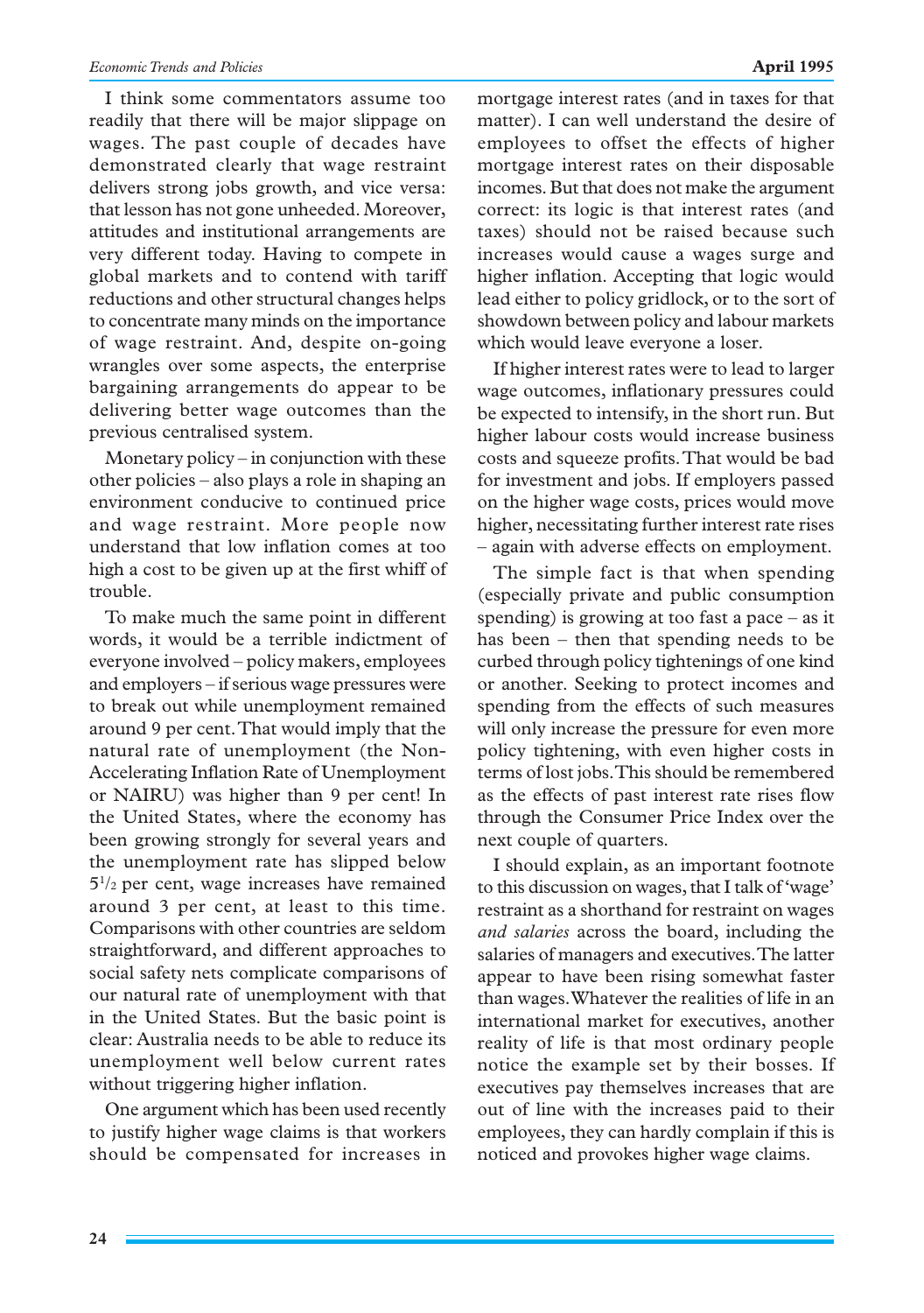### **Current Account Pressures**

The other major storm cloud to be negotiated is the rising current account deficit. You will recall the Treasurer indicated at the end of January that the current account deficit in 1994/95 was likely to reach \$26 billion (or 53 /4 per cent of GDP), compared with the budget time forecast of \$18 billion (4 per cent).

Several factors are responsible for this increase of \$8 billion. The effects of the drought on rural exports are estimated to have contributed about \$1.4 billion. Exports of cereals have been the hardest hit, with the wheat crop only half that of last year. With a return to more normal seasonal conditions, rural exports should rebound solidly in 1995/96.

The much faster-than-forecast growth in domestic spending appears to have absorbed some manufactured goods that might otherwise have found their way to export markets. In the second half of 1994, growth in exports of elaborately transformed manufactured goods slowed sharply, after a number of years of strong growth. To the extent that this apparent diversion to domestic markets reflects the recent strength of domestic demand, it should be reversed as the pace of growth slows.

The main *cyclical* influence on the current account deficit, however, has been on the imports side. Here, the faster growth in domestic spending is estimated to have contributed about \$5 billion of the \$8 billion increase. Over the second half of 1994, imports of capital goods were 37 per cent higher than in the corresponding period a year earlier; imports of intermediate and consumption goods both rose by about 15 per cent over the same period.

The surge in investment spending is to be welcomed, and will expand our capacity to boost future output and exports. In the absence of a pick-up in domestic saving, however, this investment surge translates into an increase in the current account deficit.

Finally, higher world interest rates, leading to higher net debt service payments, have also contributed to the higher current account deficit, adding about \$11 /2 billion to the budget time forecast.

In summary, the increase in the forecast 1994/95 current account deficit can be explained in terms of the strength of the cyclical upswing, and fluctuations in seasonal conditions and world interest rates. Behind those explanations, however, lies a more fundamental causation, namely the persistent imbalance between saving and investment: as a nation, we spend far more than we earn. If we were to adjust the present estimates for the effects of weather and world interest rates (over which we have no control), and to assume more normal investment and growth rates, we would still be left with a current account deficit equivalent to around 41 /2 per cent of GDP.

This is the *structural* dimension of our current account problem. It is perhaps best illustrated by the fact that net service payments on foreign liabilities have risen to the point where they alone now represent about 4 per cent of GDP (see Graph 3).



I have said before that, while there can be no precision in these matters, we could all feel a lot more comfortable if the average current account deficit over the business cycle was somewhat lower. A deficit which averaged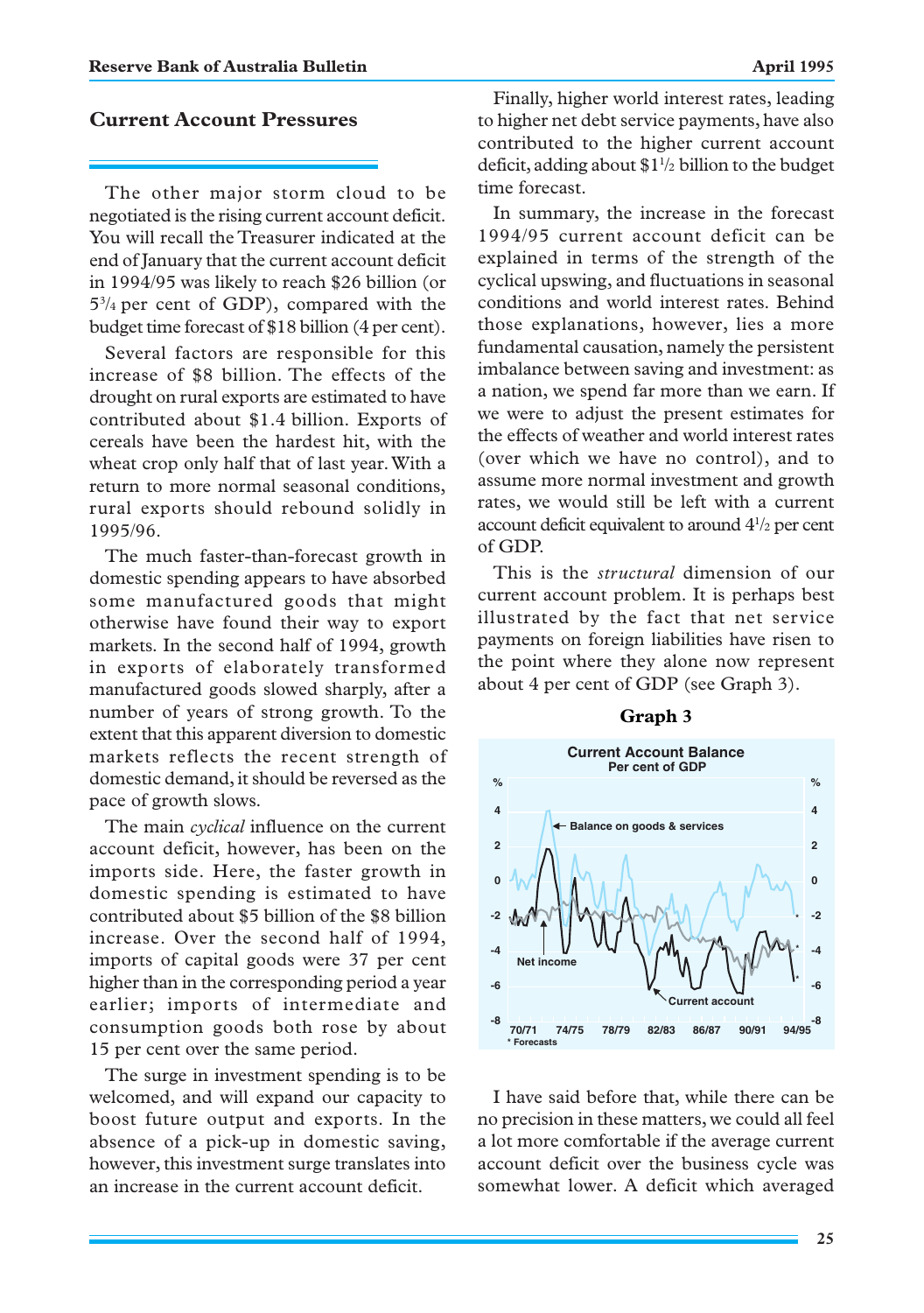around 3 per cent, for example, would stabilise the ratio of net foreign liabilities to GDP around current levels.

So long as we remain so dependent on foreign savings, for which we must compete in international capital markets, we will remain vulnerable to adverse swings in market sentiment. The most obvious vulnerability is our exposure to a sharply falling exchange rate. We know from past experience that the markets can sometimes turn sharply against Australia and the \$A, not always for wellbased reasons. Downward pressure on the exchange rate, if it were to persist, would add to inflationary pressures, and force the authorities into tough policy measures. The best counter here, of course, is to pursue fundamentally sound policies as a matter of course.

The necessary thrust of those policies seems straightforward enough. The *cyclical* dimension of the current account problem will be assisted by measures to remove excess demand pressures. In addition, we need, over time, to run a significant surplus on the balance of trade in goods and services – to spend less than we produce – which means increasing our national savings (to address the *structural* dimension).

The budget has a role to play on both fronts. First, by restraining private and/or public spending, it can help to slow economic growth to a more sustainable rate, thereby easing pressures on both inflation and the current account. The extent of the budget deficit reduction, and the manner in which it is achieved, are obviously important here. I would add only that, given the stage of the economic cycle, the next budget should, on macro-economic grounds, be moving much closer towards balance.

Viewed in these terms, a 'good' budget could be seen as easing the pressure for possible further monetary policy tightenings. That is true. But even a 'good' budget would not necessarily rule out further interest rate adjustments. For one thing, we could not be sure that such a budget would cause the economy to slow sufficiently, particularly given the favourable effects it could have on confidence generally. The implications for monetary policy of a 'bad' budget are, however, rather clearer.

As for reversing the decline in national saving (and reducing our dependence on foreign saving), the broad options are well understood. Greater provision for personal retirement is probably the main means of raising, over time, the level of private saving. It is in the area of public-sector saving, however, that the largest trend decline has occurred (see Graph 4) and where, in the short term, the greatest scope exists to boost national saving – through the reduction and elimination of budget deficits.









On the basis of current Government projections, the budget deficit would decline from 2.7 per cent of GDP in 1994/95 to a